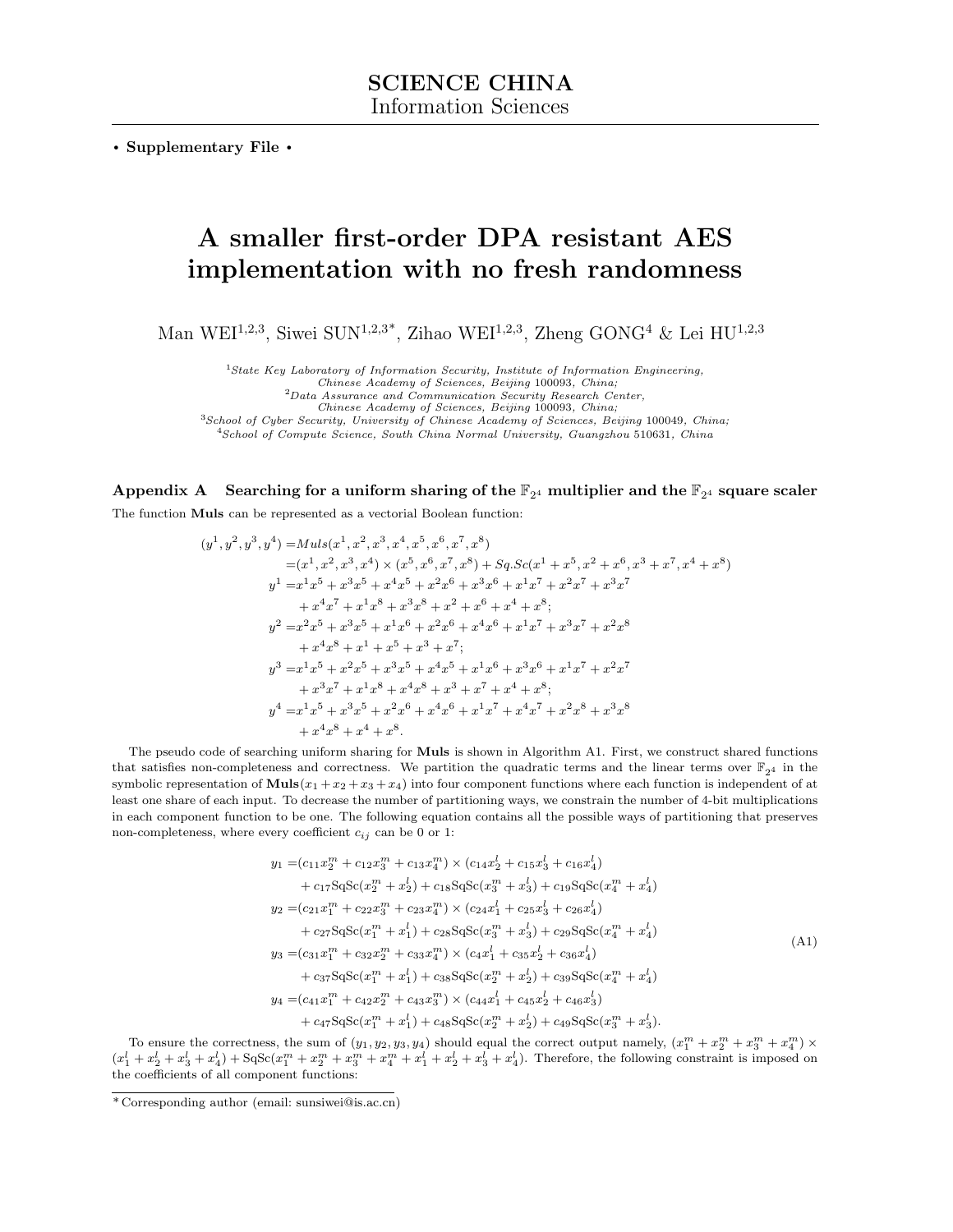```
c_{21}c_{24} + c_{31}c_{34} + c_{41}c_{44} = 1c_{31}c_{35} + c_{41}c_{45} = 1c_{21}c_{25} + c_{41}c_{46} = 1c_{21}c_{26} + c_{31}c_{36} = 1c_{32}c_{34} + c_{42}c_{44} = 1c_{11}c_{14} + c_{32}c_{35} + c_{42}c_{45} = 1c_{11}c_{15} + c_{42}c_{46} = 1c_{11}c_{16} + c_{32}c_{36} = 1c_{22}c_{24} + c_{43}c_{44} = 1c_{12}c_{14} + c_{43}c_{45} = 1c_{12}c_{15} + c_{22}c_{25} + c_{43}c_{46} = 1c_{12}c_{16} + c_{22}c_{26} = 1c_{23}c_{24} + c_{33}c_{34} = 1c_{13}c_{14} + c_{33}c_{35} = 1c_{13}c_{15} + c_{23}c_{25} = 1c_{13}c_{16} + c_{23}c_{26} + c_{33}c_{36} = 1c_{17} + c_{38} + c_{48} = 1c_{18} + c_{28} + c_{49} = 1c_{19} + c_{29} + c_{39} = 1c_{27} + c_{37} + c_{47} = 1.
```
Then for the selected sharings, we need to check whether the sharing functions fulfill the uniformity using the property defined in [\[7\]](#page-7-0). The pseudo code of checking for uniformity is shown in Algorithm [A2.](#page-2-0) It takes every input value, and iterates all possible input shares to check the distribution of output shares for the uniformity. If the outputs of all component functions are uniform, then the algorithm return true. Otherwise, the algorithm retains false.

#### <span id="page-1-0"></span>Algorithm A1 Algorithm to generate component functions.

|               | <b>Input:</b> Component functions of the sharing: $f_1, f_2, f_3, f_4$                 |  |  |  |  |
|---------------|----------------------------------------------------------------------------------------|--|--|--|--|
|               | <b>Output:</b> Component functions which satisfy correctness and non-completeness.     |  |  |  |  |
|               | 1: For $(c_{11}, c_{12}, \ldots, c_{19}) = 0$ to $2^9 - 1$ do                          |  |  |  |  |
| 2:            | For $(c_{21}, c_{22}, \ldots, c_{29}) = 0$ to $2^9 - 1$ do                             |  |  |  |  |
| 3:            | For $(c_{31}, c_{32}, \ldots, c_{39}) = 0$ to $2^9 - 1$ do                             |  |  |  |  |
| 4:            | For $(c_{41}, c_{42}, \ldots, c_{49}) = 0$ to $2^9 - 1$ do                             |  |  |  |  |
| 5:            | <b>if</b> $(c_{11}, c_{12}, \ldots, c_{49})$ satisfies the constraint Equation A2 then |  |  |  |  |
|               | //construct the sharing functions $(f_1, f_2, f_3, f_4)$ using Equation A1;            |  |  |  |  |
| 6:            | construct the sharing functions $f_1$ using $(c_{11}, c_{12}, \ldots, c_{19})$ ;       |  |  |  |  |
| 7:            | construct the sharing functions $f_2$ using $(c_{21}, c_{22}, \ldots, c_{29})$ ;       |  |  |  |  |
| 8:            | construct the sharing functions $f_3$ using $(c_{31}, c_{32}, \ldots, c_{39})$ ;       |  |  |  |  |
| 9:            | construct the sharing functions $f_4$ using $(c_{41}, c_{42}, \ldots, c_{49})$ ;       |  |  |  |  |
| 10:           | <b>if</b> check the uniformity of the sharing $(f_1, f_2, f_3, f_4)$ then              |  |  |  |  |
| 11:           | Print $(f_1, f_2, f_3, f_4)$ ;                                                         |  |  |  |  |
| 12:           | end if                                                                                 |  |  |  |  |
| 13.           | end if                                                                                 |  |  |  |  |
| 14:           | end For                                                                                |  |  |  |  |
| 15:           | end For                                                                                |  |  |  |  |
| 16:           | end For                                                                                |  |  |  |  |
| $17:$ end For |                                                                                        |  |  |  |  |

Fortunately, we find a uniform sharing which also satisfies non-completeness and correctness as shown in Figure [A1](#page-2-1) and Equation [\(A3\)](#page-1-2):

<span id="page-1-2"></span>
$$
y_1 = (x_3^m + x_4^m) \times (x_2^l + x_3^l) + SqSc(x_2^m + x_2^l)
$$
  
\n
$$
y_2 = (x_1^m + x_3^m) \times (x_1^l + x_4^l) + SqSc(x_1^m + x_1^l)
$$
  
\n
$$
y_3 = (x_2^m + x_4^m) \times (x_1^l + x_4^l) + SqSc(x_4^m + x_4^l)
$$
  
\n
$$
y_4 = (x_1^m + x_2^m) \times (x_2^l + x_3^l) + SqSc(x_3^m + x_3^l).
$$
\n(A3)

Besides, the algebraic normal forms of the sharing functions  $\mathbf{Muls}_i$  for  $1 \leq i \leq 4$  are presented in the following:

(A2)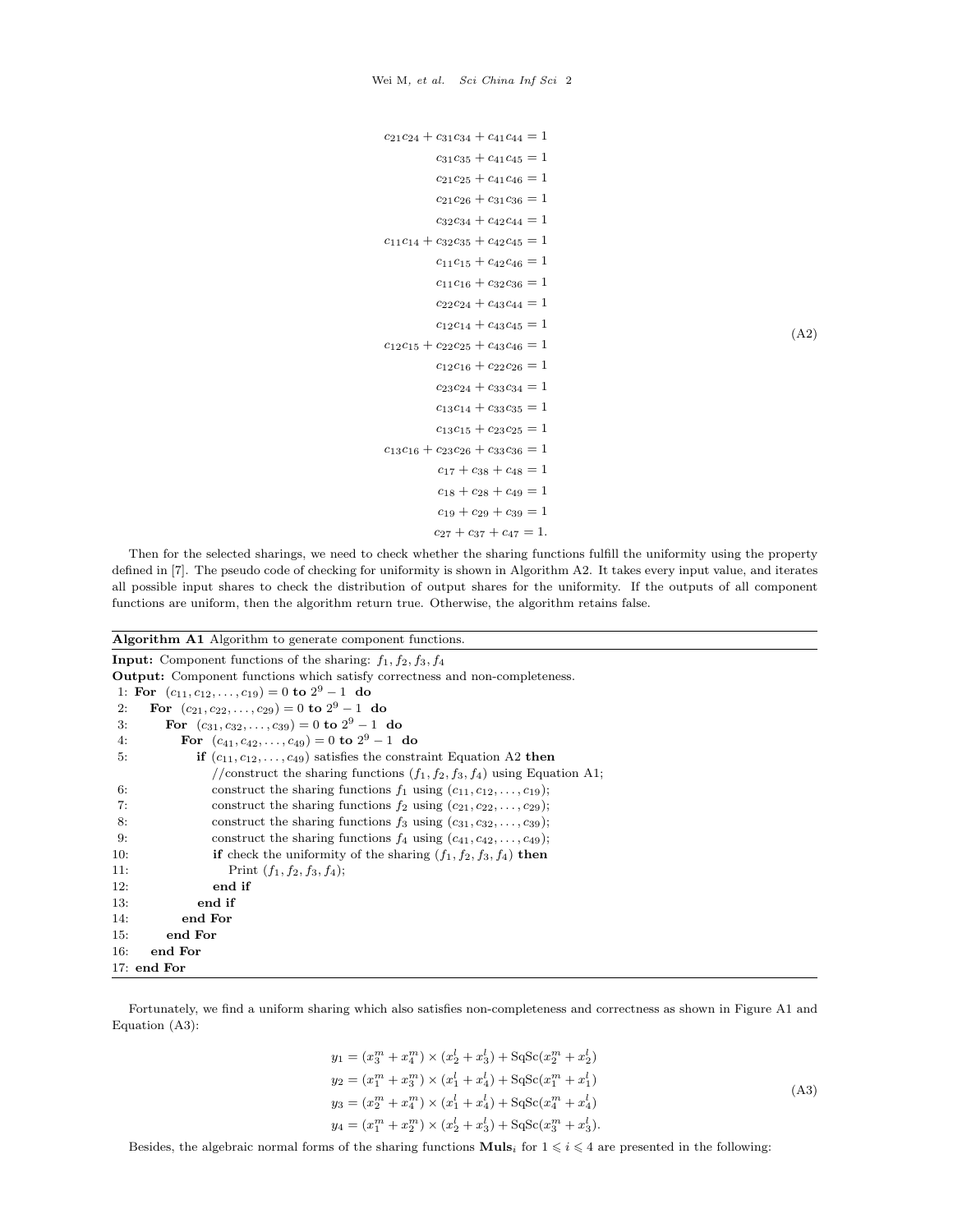<span id="page-2-0"></span>Algorithm A2 Algorithm to check whether a given sharing satisfies uniformity.

```
Input: Component functions of the sharing: f_1, f_2, f_3, f_4Output: True, False
 1: For x = 0 to 2^8 - 1 do
 2: For i = 0 to 2^{16} - 1 do
3: counter[i]=0;
 4: end For
 5: For x_1 = 0 to 2^8 - 1 do
 6: For x_2 = 0 to 2^8 - 1 do
 7: For x_3 = 0 to 2^8 - 1 do
 8: x_4 = x_1 + x_2 + x_2 + x<br>9: For i = 0 to 4 do
              For i = 0 to 4 do
10: x_i^m \Leftarrow the high 4 bits of x_i;
11:l_i \leftarrow the low 4 bits of x_i;
12: end For
13: compute y_1 = f_1(x_2^m, x_3^m, x_4^m, x_2^l, x_3^l, x_4^l)14: compute y_2 = f_2(x_1^m, x_3^m, x_4^m, x_1^l, x_3^l, x_4^l)15: compute y_3 = f_3(x_1^m, x_2^m, x_4^m, x_1^l, x_2^l, x_4^l)16: compute y_4 = f_4(x_1^m, x_2^m, x_3^m, x_1^l, x_2^l, x_3^l)17: counter[y_1 + 2^4 \times y_2 + 2^8 \times y_3 + 2^{12} \times y_4]++;
18: end For
19: end For
20: end For
21: For i = 0 to 2^{16} - 1 do
22: if counter[i] \neq 2^{12} \vee counter[i] \neq 0 then
23: Return False;
24: Exit;
25: end if
26: end For
27: end For
28: Return True;
```
<span id="page-2-1"></span>

**Figure A1** A uniform sharing of the  $\mathbb{F}_{2^4}$  multiplier and the  $\mathbb{F}_{2^4}$  square scaler as a whole.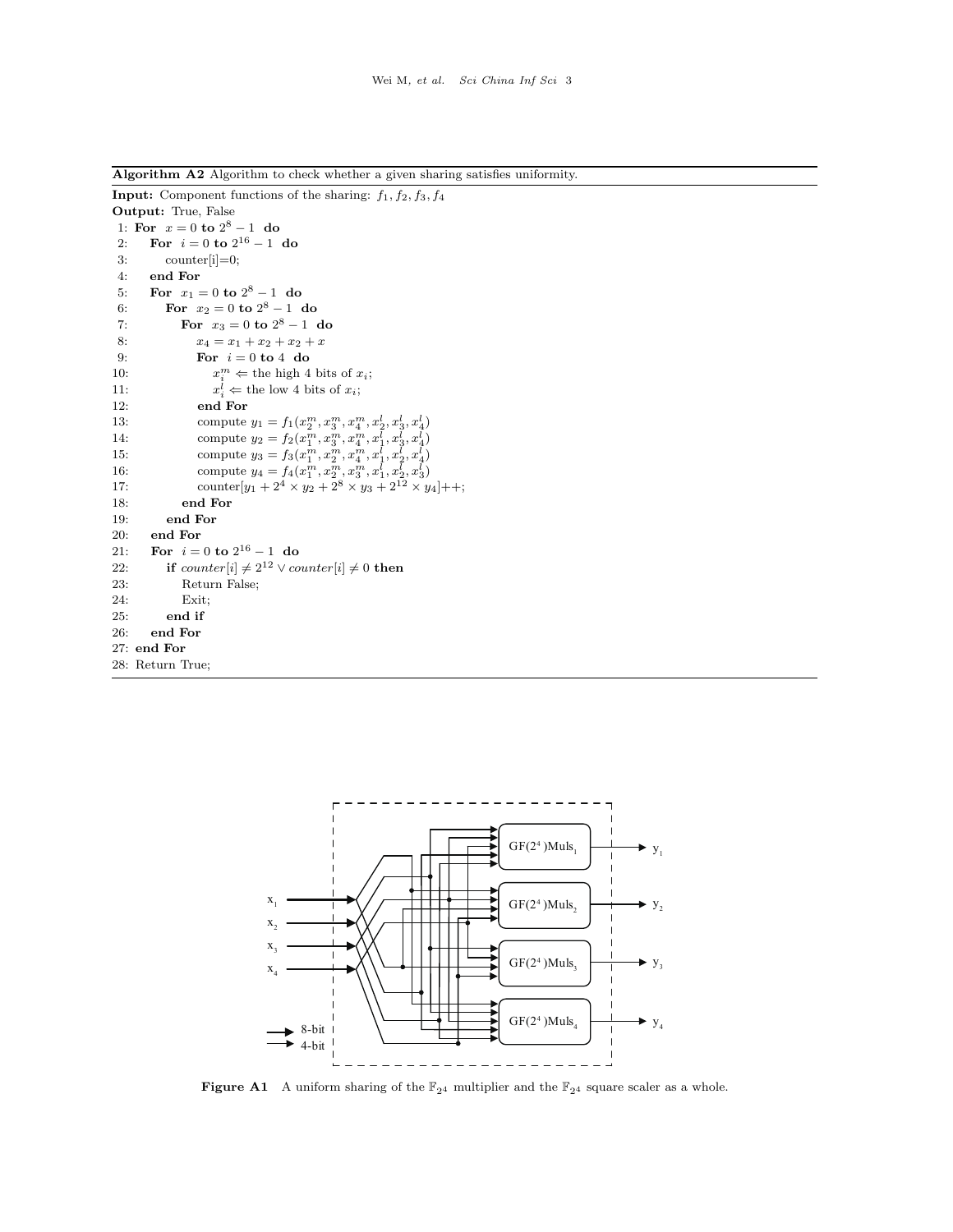```
(y_{1}^{1},y_{1}^{2},y_{1}^{3},y_{1}^{4}) = \mathbf{Muls_{1}}(x_{2}^{8},x_{2}^{7},x_{2}^{6},x_{2}^{5},x_{3}^{8},x_{3}^{7},x_{3}^{6},x_{3}^{5},x_{4}^{8},x_{4}^{7},x_{4}^{6},x_{4}^{5},x_{4}^{4},x_{2}^{4},x_{2}^{3},x_{2}^{2},x_{2}^{1},x_{4}^{4},x_{3}^{3},x_{3}^{2},x_{3}^{1})y_1^1 = (x_3^1 + x_4^1)(x_2^5 + x_3^5) + (x_3^3 + x_4^3)(x_2^5 + x_3^5) + (x_3^4 + x_4^4)(x_2^5 + x_3^5)+(x_3^2+x_4^2)(x_2^6+x_3^6)+(x_3^3+x_4^3)(x_2^6+x_3^6)+(x_3^1+x_4^1)(x_2^7+x_3^7)+(x_3^2+x_4^2)(x_2^7+x_3^7)+(x_3^3+x_4^3)(x_2^7+x_3^7)+(x_3^4+x_4^4)(x_2^7+x_3^7)+(x_3^1+x_4^1)(x_2^8+x_3^8)+(x_3^3+x_4^3)(x_2^8+x_3^8)+x_2^2+x_2^6+x_2^4+x_2^8;y_1^2 = (x_3^2 + x_4^2)(x_2^5 + x_3^5) + (x_3^3 + x_4^3)(x_2^5 + x_3^5) + (x_3^1 + x_4^1)(x_2^6 + x_3^6)+(x_3^2+x_4^2)(x_2^6+x_3^6)+(x_3^4+x_4^4)(x_2^6+x_3^6)+(x_3^1+x_4^1)(x_2^7+x_3^7)+\textstyle{(x_{3}^{3}+x_{4}^{3})(x_{2}^{7}+x_{3}^{7})+(x_{3}^{2}+x_{4}^{2})(x_{2}^{8}+x_{3}^{8})+(x_{3}^{4}+x_{4}^{4})(x_{2}^{8}+x_{3}^{8})+x_{2}^{1}+x_{2}^{5}}+x_2^3+x_2^7;
                 y_1^3 = (x_3^1 + x_4^1)(x_2^5 + x_3^5) + (x_3^2 + x_4^2)(x_2^5 + x_3^5) + (x_3^3 + x_4^3)(x_2^5 + x_3^5)+(x_3^4+x_4^4)(x_2^5+x_3^5)+(x_3^1+x_4^1)(x_2^6+x_3^6)+(x_3^3+x_4^3)(x_2^6+x_3^6)+ (x_3^1 + x_4^1)(x_2^7 + x_3^7) + (x_3^2 + x_4^2)(x_2^7 + x_3^7) + (x_3^3 + x_4^3)(x_2^7 + x_3^7)+(x_3^1+x_4^1)(x_2^8+x_3^8)+(x_3^4+x_4^4)(x_2^8+x_3^8)+x_2^3+x_2^7+x_2^4+x_3^8;y_1^4 = (x_3^1 + x_4^1)(x_2^5 + x_3^5) + (x_3^3 + x_4^3)(x_2^5 + x_3^5) + (x_3^2 + x_4^2)(x_2^6 + x_3^6)+(x_3^4+x_4^4)(x_2^6+x_3^6)+(x_3^1+x_4^1)(x_2^7+x_3^7)+(x_3^4+x_4^4)(x_2^7+x_3^7)+(x_3^2+x_4^2)(x_2^8+x_3^8)+(x_3^3+x_4^3)(x_2^8+x_3^8)+(x_3^4+x_4^4)(x_2^8+x_3^8)+x_2^4+x_2^8;(y_2^1, y_2^2, y_2^3, y_2^4) = \mathbf{Muls}_2(x_1^8, x_1^7, x_1^6, x_1^5, x_3^8, x_3^7, x_3^6, x_3^5, x_4^4, x_1^3, x_1^2, x_1^1, x_4^4, x_4^3, x_4^2, x_4^1)y_{2}^{1} = (x_{1}^{1} + x_{3}^{1})(x_{1}^{5} + x_{4}^{5}) + (x_{1}^{3} + x_{3}^{3})(x_{1}^{5} + x_{4}^{5}) + (x_{1}^{4} + x_{3}^{4})(x_{1}^{5} + x_{4}^{5})+ (x_1^2 + x_3^2)(x_1^6 + x_4^6) + (x_1^3 + x_3^3)(x_1^6 + x_4^6) + (x_1^1 + x_3^1)(x_1^7 + x_4^7)+(x_1^2+x_3^2)(x_1^7+x_4^7)+(x_1^3+x_3^3)(x_1^7+x_4^7)+(x_1^4+x_3^4)(x_1^7+x_4^7)+(x_1^1+x_3^1)(x_1^8+x_4^8)+(x_1^3+x_3^3)(x_1^8+x_4^8)+x_1^2+x_1^6+x_1^4+x_1^8;y_2^2 = (x_1^2 + x_3^2)(x_1^5 + x_4^5) + (x_1^3 + x_3^3)(x_1^5 + x_4^5) + (x_1^1 + x_3^1)(x_1^6 + x_4^6)+ (x_1^2 + x_3^2)(x_1^6 + x_4^6) + (x_1^4 + x_3^4)(x_1^6 + x_4^6) + (x_1^1 + x_3^1)(x_1^7 + x_4^7)+ (x_1^3 + x_3^3)(x_1^7 + x_4^7) + (x_1^2 + x_3^2)(x_1^8 + x_4^8) + (x_1^4 + x_3^4)(x_1^8 + x_4^8) + x_1^1 + x_1^5+x_1^3+x_1^7;
                 y_2^3 = (x_1^1 + x_3^1)(x_1^5 + x_4^5) + (x_1^2 + x_3^2)(x_1^5 + x_4^5) + (x_1^3 + x_3^3)(x_1^5 + x_4^5)+ (x_1^4+x_3^4)(x_1^5+x_4^5)+(x_1^1+x_3^1)(x_1^6+x_4^6)+(x_1^3+x_3^3)(x_1^6+x_4^6)+(x_1^1+x_3^1)(x_1^7+x_4^7)+(x_1^2+x_3^2)(x_1^7+x_4^7)+(x_1^3+x_3^3)(x_1^7+x_4^7)+(x_1^1+x_3^1)(x_1^8+x_4^8)+(x_1^4+x_3^4)(x_1^8+x_4^8)+x_1^3+x_1^7+x_1^4+x_1^8;y_2^4 = (x_1^1 + x_3^1)(x_1^5 + x_4^5) + (x_1^3 + x_3^3)(x_1^5 + x_4^5) + (x_1^2 + x_3^2)(x_1^6 + x_4^6)+(x_1^4+x_3^4)(x_1^6+x_4^6)+(x_1^1+x_3^1)(x_1^7+x_4^7)+(x_1^4+x_3^4)(x_1^7+x_4^7)+(x_1^2+x_3^2)(x_1^8+x_4^8)+(x_1^3+x_3^3)(x_1^8+x_4^8)+(x_1^4+x_3^4)(x_1^8+x_4^8)+x_1^4+x_1^8;(y_3^1, y_3^2, y_3^3, y_3^4) = \mathbf{Muls}_3(x_2^8, x_2^7, x_2^6, x_2^5, x_4^8, x_4^7, x_4^6, x_4^5, x_4^4, x_1^3, x_1^2, x_1^1, x_4^4, x_4^3, x_4^2, x_4^1)y_3^1 = (x_2^1 + x_4^1)(x_1^5 + x_4^5) + (x_2^3 + x_4^3)(x_1^5 + x_4^5) + (x_2^4 + x_4^4)(x_1^5 + x_4^5)+(x_2^2+x_4^2)(x_1^6+x_4^6)+(x_2^3+x_4^3)(x_1^6+x_4^6)+(x_2^1+x_4^1)(x_1^7+x_4^7)+(x_2^2+x_4^2)(x_1^7+x_4^7)+(x_2^3+x_4^3)(x_1^7+x_4^7)+(x_2^4+x_4^4)(x_1^7+x_4^7)+(x_2^1+x_4^1)(x_1^8+x_4^8)+(x_2^3+x_4^3)(x_1^8+x_4^8)+x_4^2+x_4^6+x_4^4+x_4^8;y_3^2 = (x_2^2 + x_4^2)(x_1^5 + x_4^5) + (x_2^3 + x_4^3)(x_1^5 + x_4^5) + (x_2^1 + x_4^1)(x_1^6 + x_4^6)+(x_2^2+x_4^2)(x_1^6+x_4^6)+(x_2^4+x_4^4)(x_1^6+x_4^6)+(x_2^1+x_4^1)(x_1^7+x_4^7)+\ (x_2^3 + x_4^3)(x_1^7 + x_4^7) + (x_2^2 + x_4^2)(x_1^8 + x_4^8) + (x_2^4 + x_4^4)(x_1^8 + x_4^8) + x_4^1 + x_4^5+x_4^3+x_4^7;
                 y_3^3 = (x_2^1 + x_4^1)(x_1^5 + x_4^5) + (x_2^2 + x_4^2)(x_1^5 + x_4^5) + (x_2^3 + x_4^3)(x_1^5 + x_4^5)+(x_2^4+x_4^4)(x_1^5+x_4^5)+(x_2^1+x_4^1)(x_1^6+x_4^6)+(x_2^3+x_4^3)(x_1^6+x_4^6)+(x_2^1+x_4^1)(x_1^7+x_4^7)+(x_2^2+x_4^2)(x_1^7+x_4^7)+(x_2^3+x_4^3)(x_1^7+x_4^7)+(x_2^1+x_4^1)(x_1^8+x_4^8)+(x_2^4+x_4^4)(x_1^8+x_4^8)+x_4^3+x_4^7+x_4^4+x_4^8;y_3^4 = (x_2^1 + x_4^1)(x_1^5 + x_4^5) + (x_2^3 + x_4^3)(x_1^5 + x_4^5) + (x_2^2 + x_4^2)(x_1^6 + x_4^6)+(x_2^4+x_4^4)(x_1^6+x_4^6)+(x_2^1+x_4^1)(x_1^7+x_4^7)+(x_2^4+x_4^4)(x_1^7+x_4^7)+(x_2^2+x_4^2)(x_1^8+x_4^8)+(x_2^3+x_4^3)(x_1^8+x_4^8)+(x_2^4+x_4^4)(x_1^8+x_4^8)+x_4^4+x_4^8;
```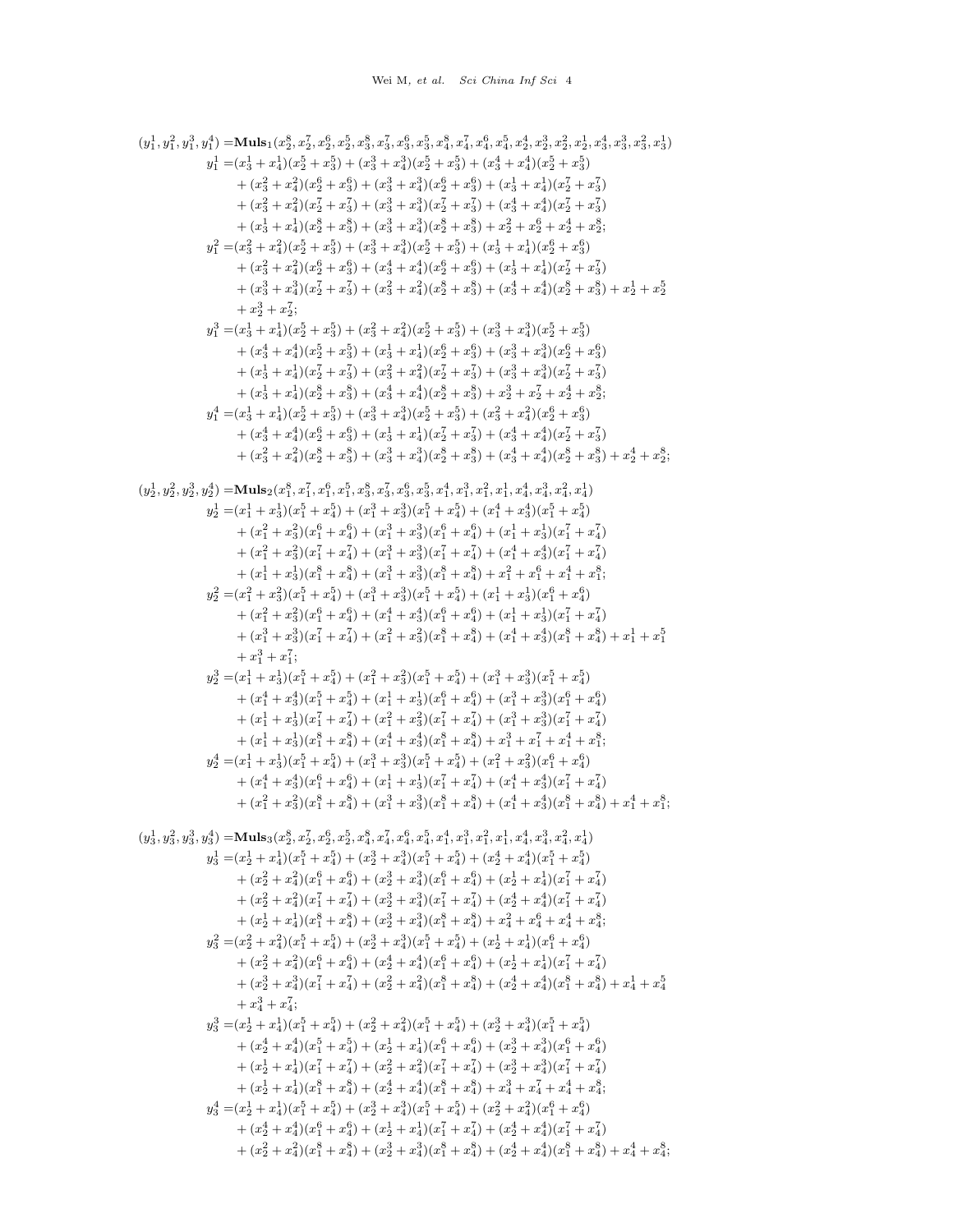$$
(y_4^1, y_4^2, y_4^3, y_4^4) = \textbf{Muls}_{4}(x_1^8, x_1^7, x_1^6, x_1^5, x_2^8, x_2^7, x_2^6, x_2^5, x_3^8, x_3^7, x_3^6, x_3^5, x_2^4, x_2^3, x_2^2, x_2^1, x_3^4, x_3^3, x_3^2, x_3^1) \ny_4^1 = (x_1^1 + x_2^1)(x_2^5 + x_3^5) + (x_1^3 + x_2^3)(x_2^5 + x_3^5) + (x_1^4 + x_2^4)(x_2^5 + x_3^5) \n+ (x_1^2 + x_2^2)(x_2^6 + x_3^6) + (x_1^3 + x_2^3)(x_2^6 + x_3^6) + (x_1^1 + x_2^1)(x_2^7 + x_3^7) \n+ (x_1^1 + x_2^1)(x_2^8 + x_3^8) + (x_1^3 + x_2^3)(x_2^8 + x_3^8) + x_3^2 + x_3^6 + x_3^4 + x_3^8; \ny_4^2 = (x_1^2 + x_2^2)(x_2^5 + x_3^5) + (x_1^3 + x_2^3)(x_2^5 + x_3^5) + (x_1^1 + x_2^1)(x_2^6 + x_3^6) \n+ (x_1^2 + x_2^2)(x_2^6 + x_3^6) + (x_1^4 + x_2^4)(x_2^6 + x_3^6) + (x_1^1 + x_2^1)(x_2^7 + x_3^7) \n+ (x_1^3 + x_2^3)(x_2^7 + x_3^7) + (x_1^2 + x_2^2)(x_2^5 + x_3^5) + (x_1^4 + x_2^4)(x_2^8 + x_3^8) + x_3^1 + x_3^5 \n+ x_3^3 + x_3^7; \ny_4^3 = (x_1^1 + x_2^1)(x_2^5 + x_3^5) + (x_1^2 + x_2^2)(x_2^5 + x_3^5) + (x_1^4 + x_2^4)(x_2
$$

# Appendix B Searching for a uniform sharing of the  $\mathbb{F}_{2^4}$  inverter

Previous TIs of the AES S-box based on the tower field architecture employ mainly two types of TI for the  $\mathbb{F}_{24}$  inverter. The first type [\[7\]](#page-7-0) uses four input shares and four output shares, requires one clock cycle, and is not uniform. The second type [\[2\]](#page-7-1) uses five input shares and five output shares, requires one clock cycle, and is uniform.

<span id="page-4-0"></span>We propose a new TI for the  $\mathbb{F}_{24}$  inverter, where the input and output are divided into 4 shares and 2 shares respectively. Our implementation, depicted in Figure [B1,](#page-4-0) is implemented in two stages.



**Figure B1** A uniform sharing for the  $\mathbb{F}_{2^4}$  inverter.

The  $\mathbb{F}_{2^4}$  inverter can be represented as a vectorial Boolean function as follows:

$$
\begin{aligned} (y^1,y^2,y^3,y^4) &= \operatorname{Inv}(x^1,x^2,x^3,x^4) \\ y^1&=x^3+x^4+x^3x^1+x^3x^2+x^4x^3x^2 \\ y^2&=x^4+x^3x^1+x^3x^2+x^4x^2+x^4x^3x^2 \\ y^3&=x^1+x^2+x^3x^1+x^4x^1+x^4x^2x^1 \\ y^4&=x^2+x^3x^1+x^4x^1+x^4x^2+x^4x^3x^2. \end{aligned}
$$

The subcomponents  $\text{Inv}_{ij} : \mathbb{F}_{2^4} \times \mathbb{F}_{2^4} \times \mathbb{F}_{2^4} \to \mathbb{F}_{2^4}$  for  $i, j \in \{1, 2\}$  are vectorial Boolean functions, whose algebraic normal forms are presented in the following: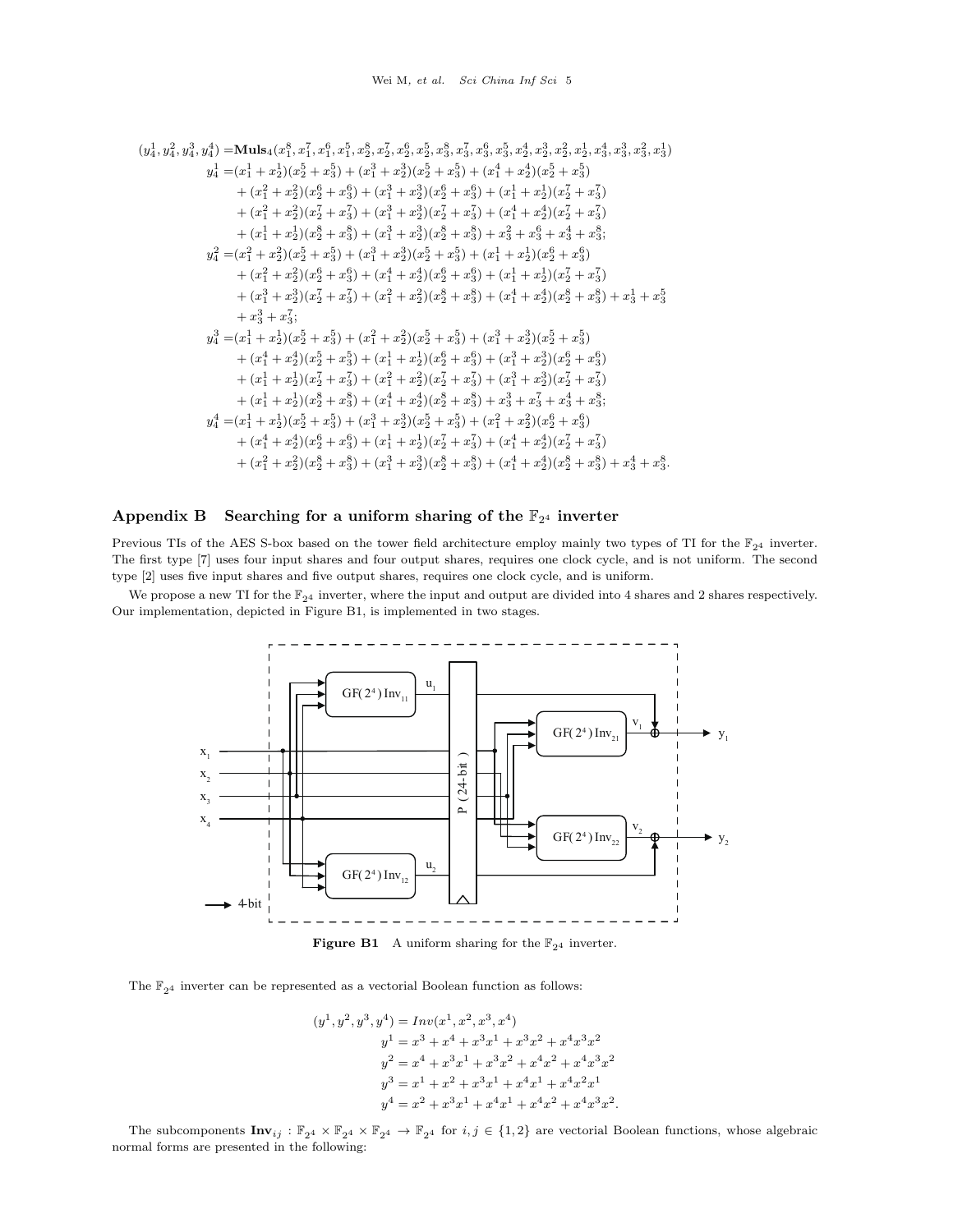$$
(u^1_1, u^2_1, u^3_1, u^4_1) =\text{Inv}_{11}(x^1_2, x^2_2, x^3_2, x^4_2, x^3_3, x^2_3, x^4_3, x^2_4, x^4_4, x^2_4, x^2_4)
$$
  
\n
$$
u^1_1 = (x^2_2 + x^2_3 + x^2_4)(x^3_2 + x^3_3 + x^3_4)(x^4_2 + x^4_3 + x^4_4) + (x^2_2 + x^2_3 + x^2_4)(x^3_2 + x^3_3 + x^3_4)
$$
  
\n
$$
+ x^4_2 + (x^4_2 + x^4_3 + x^4_4)(x^3_2 + x^3_3 + x^3_4)(x^4_2 + x^4_3 + x^4_4) + (x^1_2 + x^1_3 + x^1_4)(x^3_2 + x^3_3 + x^3_4)
$$
  
\n
$$
u^3_1 = (x^1_2 + x^1_3 + x^1_4)(x^3_2 + x^3_3 + x^3_4)(x^4_2 + x^4_3 + x^4_4) + (x^1_2 + x^1_3 + x^1_4)(x^4_2 + x^4_3 + x^4_4))
$$
  
\n
$$
u^3_1 = (x^1_2 + x^1_3 + x^1_4)(x^4_2 + x^4_3 + x^4_4)(x^4_2 + x^4_3 + x^4_4) + (x^1_2 + x^1_3 + x^1_4)(x^4_2 + x^4_3 + x^4_4))
$$
  
\n
$$
u^4_1 = (x^1_2 + x^1_3 + x^1_4)(x^4_2 + x^4_3 + x^4_4)(x^4_2 + x^2_3 + x^2_4) + (x^1_2 + x^1_3 + x^1_4)(x^4_2 + x^4_3 + x^4_4))
$$
  
\n
$$
u^4_2 = (x^1_2 + x^1_3 + x^1_4)(x^4_2 + x^4_3 + x^1_4)(x^4_2 + x^2_3 + x^2_4) + (x^1_2 + x^1_3 + x^1_4)(x^3_2 + x^3_3 + x^
$$

## Appendix C Hardware architecture

The overall architecture is shown in Figure [C1.](#page-6-0) The detail of the two 128-bit register arrays for the encryption state are presented in Figure [C2.](#page-6-1) According to the state arrays, the output bytes of the S-box are stored into state array along the path of  $33 \rightarrow 23 \rightarrow 13 \rightarrow 03 \rightarrow 32 \rightarrow \cdots 00$ . For the implementation of ShiftRows, we employ the technique proposed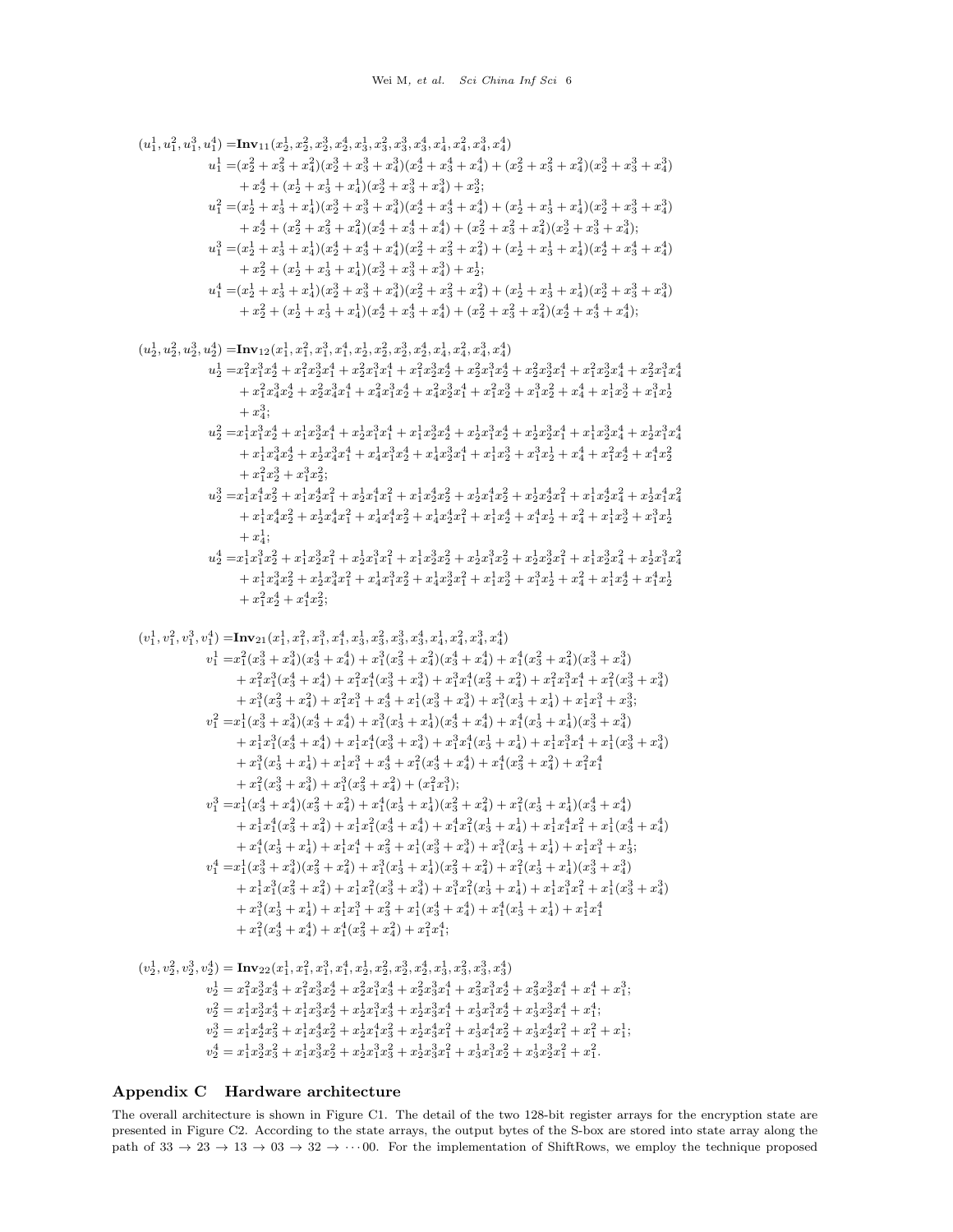<span id="page-6-0"></span>

Figure C1 Hardware architecture of the byte-serial AES.

by [\[4\]](#page-7-2) to reduce the latency, where the ShiftRows is performed in the 20th cycle of every round while the state is loading the output bytes of the S-box. Then, the MixCols is performed in the last four cycles, and the outputs are stored into the rightmost column (registers marked with 03, 13, 23, 33) and shifted horizontally.

The state for key schedule algorithm is depicted in Figure [C3.](#page-7-3) Except using an unshared S-box, the implementation of the key schedule largely follows [\[4\]](#page-7-2) with necessary tweaks to make it in tune with the encryption process.

<span id="page-6-1"></span>

Figure C2 Architecture of two state arrays for AES TI.

#### Appendix D Synthesis results

We synthesized our design using Synopsys Design Compiler 2014.09-SP3 with the UMC 180nm standard cell library, and the results are summarized in Table [D1.](#page-7-4) The results show that our realization costs 5850 GE and 256 clock cycles totally, which is the first TI of AES which consumes less than 6000 GE without fresh randomness. The table also shows implementation results for the subcomponents of our AES TI, where our shared AES S-box costs 2034 GE. Besides, compared with the previous implementation that demands no fresh randomness [\[5\]](#page-8-0), our implementation significantly reduces the number of clock cycles required for one encryption from 2804 to 256 .

<sup>1)</sup> without *compile\_ultra* flag

<sup>2)</sup> including the MixCols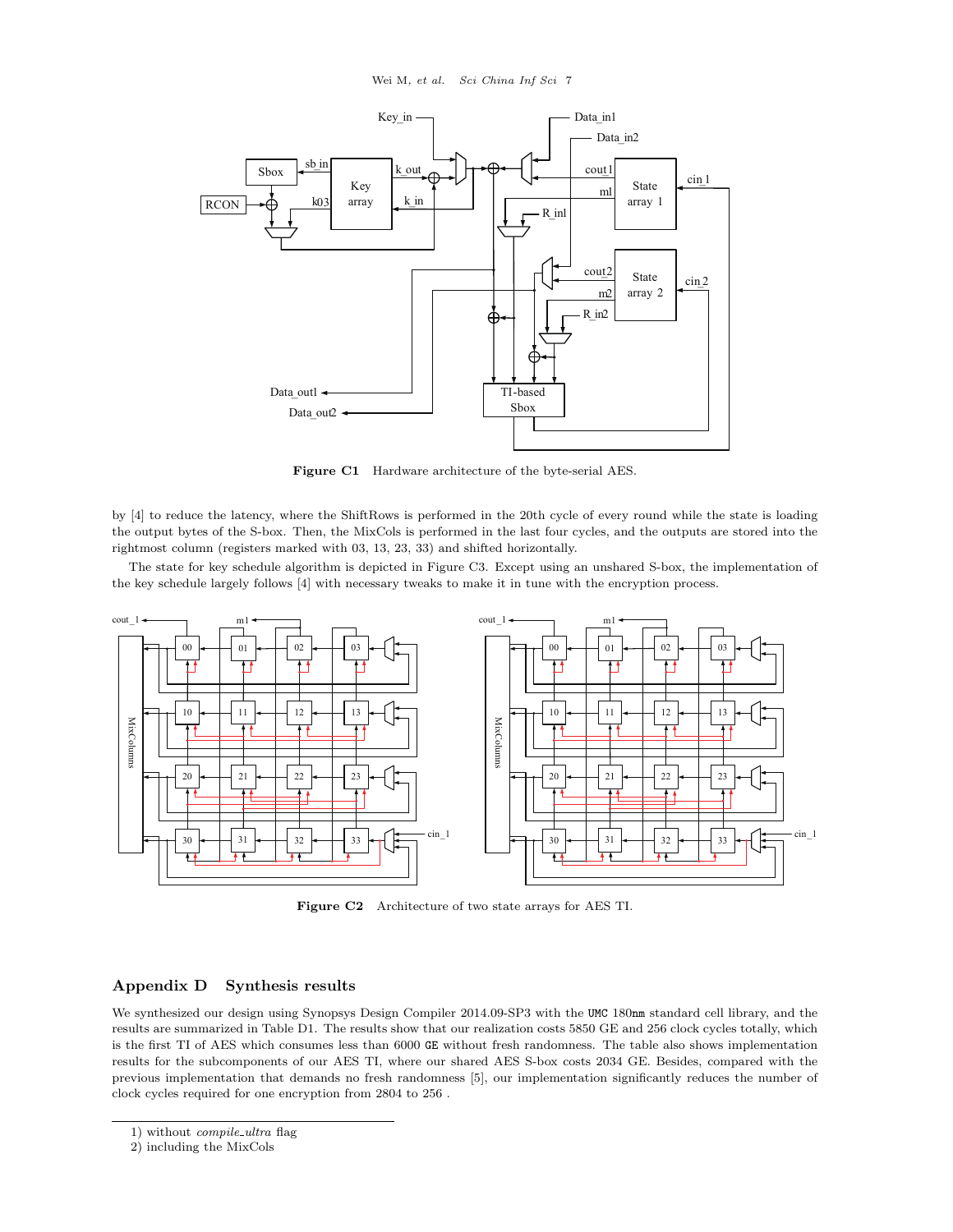<span id="page-7-3"></span>

Figure C3 Architecture of the key array for AES TI.

<span id="page-7-4"></span>

| Design                     | Library        | Area[GE]            | Randomness     | Clock Cycles |  |  |
|----------------------------|----------------|---------------------|----------------|--------------|--|--|
|                            |                | $compile / _lultra$ | [bits]         |              |  |  |
| Related Implementations    |                |                     |                |              |  |  |
| Moradi et al. [6]          | UMC 180nm      | 11114 / 11031       | 48             | 266          |  |  |
| Bilgin et al. [7]          | $UMC$ 180 $nm$ | 8119 / 7282         | 32             | 246          |  |  |
| Cnudde et al. [8]          | NanGate 45nm   | 6681 / 6340         | 54             | 276          |  |  |
| Ueno et al. $[9]$          | TSMC 65nm      | 6321 / 6053         | 64             | 219          |  |  |
| Gross et al. $[10]$        | UMC 90nm       | $6000^{1}$          | 18             | 246          |  |  |
| Wegener et al. [11]        | UMC 180nm      | $7600^{1}$          | $\overline{0}$ | 2804         |  |  |
| Our Implementation         |                |                     |                |              |  |  |
| AES                        | UMC 180nm      | 6195 / 5850         | $\Omega$       | 256          |  |  |
| Shared S-box               |                | 2133 / 2034         |                |              |  |  |
| Key array                  |                | 770 / 712           |                |              |  |  |
| State arrays <sup>2)</sup> |                | 2703 / 2552         |                |              |  |  |
| Unshared S-box             |                | 234 / 225           |                |              |  |  |
| Control                    |                | 355 / 327           |                |              |  |  |

Table D1 Implementation results and comparisons with existing AES TIs

### Appendix E Leakage Analysis

We collect 10 million power traces for TI realization and TI realization with PRNG respectively. Example power traces are shown in Figure [E1.](#page-8-6) We evaluate the effectiveness of our designs by applying the Test Vector Leakage Assessment (TVLA) based on Welch's t-test  $(a,k,a)$  non-specific t-test  $[12, 13]$  $[12, 13]$  $[12, 13]$ , and the results obtained with 10 million traces are shown in Figure [E2](#page-8-9) and Figure [E3](#page-9-0) for TI realization and TI realization with PRNG.

As is commonly believed, the absolute t-value of less than 4.5 indicates a high confidence in the resistance against standard first-order attacks. Therefore, we conclude that our AES TI is secure against standard first-order attacks under the condition of 10 million traces. On the other hand, as shown in Figure [E3,](#page-9-0) our TI exhibits obvious leakage with second-order analysis.

#### References

- <span id="page-7-0"></span>1 Bilgin B, Gierlichs B, Nikova S, et al. Trade-offs for threshold implementations illustrated on AES. IEEE Transactions on Computer-Aided Design of Integrated Circuits and Systems, 2015, 34(7): 1188–1200
- <span id="page-7-1"></span>2 Bilgin B, Gierlichs B, Nikova S, et al. A more efficient AES threshold implementation. In: Proceedings of International Conference on Cryptology in Africa, Marrakesh, Morocco, 2014. 267–284
- 3 Chen C, Farmani M, Eisenbarth T. A tale of two shares: why two-share threshold implementation seems worthwhileand why it is not. In: Proceedings of International Conference on the Theory and Application of Cryptology and Information Security, Hanoi, Vietnam, 2016. 819–843
- <span id="page-7-2"></span>4 Gross H, Mangard S, Korak T. Domain-Oriented Masking: Compact Masked Hardware Implementations with Arbitrary Protection Order. In: Proceedings of the ACM Workshop on Theory of Implementation Security, Vienna, Austria, 2016. 3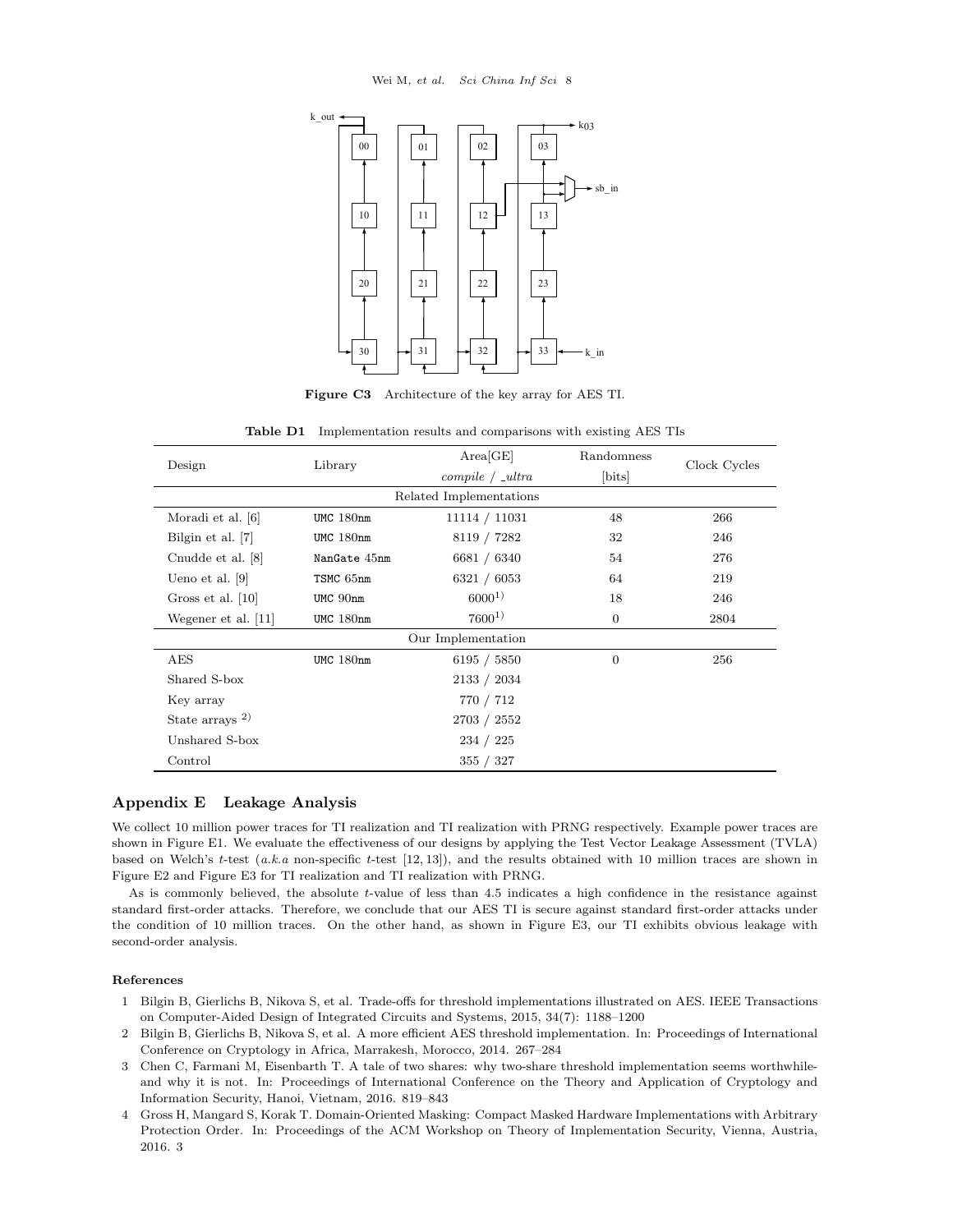<span id="page-8-6"></span>

Figure E1 Power trace of the AES TI without PRNG (left) and with PRNG (right)

<span id="page-8-9"></span>

Figure E2 First-order t-test results without PRNG (left) and with PRNG (right)

- <span id="page-8-0"></span>5 Wegener F, Moradi A. A first-order SCA resistant AES without fresh randomness. In: Proceedings of International Workshop on Constructive Side-Channel Analysis and Secure Design, Singapore, 2018. 245–262
- <span id="page-8-1"></span>6 Moradi A, Poschmann A, Ling S, et al. Pushing the limits: a very compact and a threshold implementation of AES. In: Proceedings of Annual International Conference on the Theory and Applications of Cryptographic Techniques, Tallinn, Estonia, 2011. 69–88
- 7 Bilgin B, Gierlichs B, Nikova S, et al. Trade-offs for threshold implementations illustrated on AES. IEEE Transactions on Computer-Aided Design of Integrated Circuits and Systems, 2015, 34(7): 1188–1200
- <span id="page-8-2"></span>8 De Cnudde T, Reparaz O, Bilgin B, et al. Masking AES with d+1 Shares in Hardware. In: Proceedings of International Conference on Cryptographic Hardware and Embedded Systems, Santa Barbara, CA, USA, 2016. 194–212
- <span id="page-8-3"></span>9 Ueno R, Homma N, Aoki T. Toward more efficient DPA-resistant AES hardware architecture based on threshold implementation. In: Proceedings of International Workshop on Constructive Side-Channel Analysis and Secure Design, Paris, France, 2017. 50–64
- <span id="page-8-4"></span>10 Groß H, Mangard S, Korak T. An efficient side-channel protected AES implementation with arbitrary protection order. In: Proceedings of Cryptographers Track at the RSA Conference, San Francisco, CA, USA, 2017. 95–112
- <span id="page-8-5"></span>11 Wegener F, Moradi A. A first-order SCA resistant AES without fresh randomness. In: Proceedings of International Workshop on Constructive Side-Channel Analysis and Secure Design, Singapore, 2018. 245–262
- <span id="page-8-7"></span>12 Schneider T, Moradi A. Leakage assessment methodology. In: Proceedings of International Workshop on Cryptographic Hardware and Embedded Systems, Saint-Malo, France, 2015. 495–513
- <span id="page-8-8"></span>13 Goodwill G, Jun B, Jaffe J, et al. A testing methodology for side-channel resistance validation. In: Proceedings of NIST Non-Invasive Attack Testing Workshop, Nara, Japan, 2011. 115–136